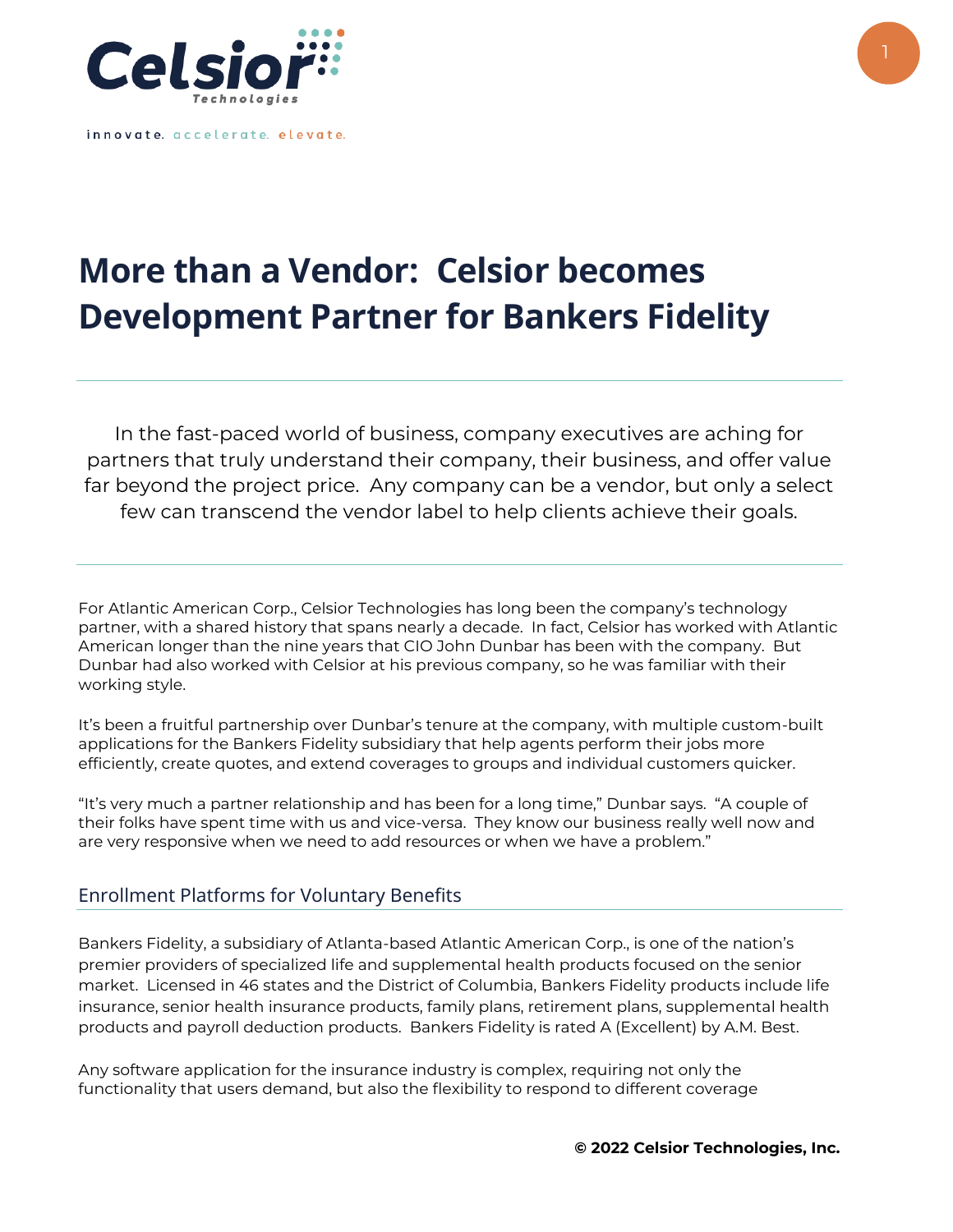

innovate. accelerate. elevate.

conditions and varying regulations depending on the state. "We can't buy offthe-shelf software because the configuration and customization needs of the insurance industry are intense," Dunbar says.

One project Celsior Technologies completed for Bankers Fidelity was eWorxrite, an enrollment platform for group voluntary benefits. Brokers use the platform to enroll workers in their employer's voluntary benefits programs, such as accident and critical illness insurance.

"We came up with the concept and what we wanted," Dunbar remembers. "Celsior built the interfaces so that when the broker submits information to our system electronically, that information automatically populates our policy system."



#### Moving Individual Sales to Electronic Form

Another project is eApp, software to help brokers sell directly to individuals. The traditional method found a broker sitting in a prospect's home, going over the options, and then filling out any forms manually before faxing them to Bankers Fidelity, which would have to reenter the data into the policy system before the underwriting process could begin. Moving to an electronic form provides the broker with an instant quote, reduces the chance of errors in the application, eliminates the need for double-entry at the home office, and dramatically speeds up the quoteto-policy process.

Dunbar describes this project as a collaborative effort between Bankers Fidelity and Celsior. Company enterprise architects and business analysts helped define the scope of work with Celsior providing input and advice on how to approach a project of such magnitude.

The company operates in 46 states and the District of Columbia, so any solution had to be flexible enough to handle all the different state variations of applications across all of Bankers Fidelity's product lines. eApp was rolled out state by state using an agile/iterative software development cycle to accommodate unique state requirements.